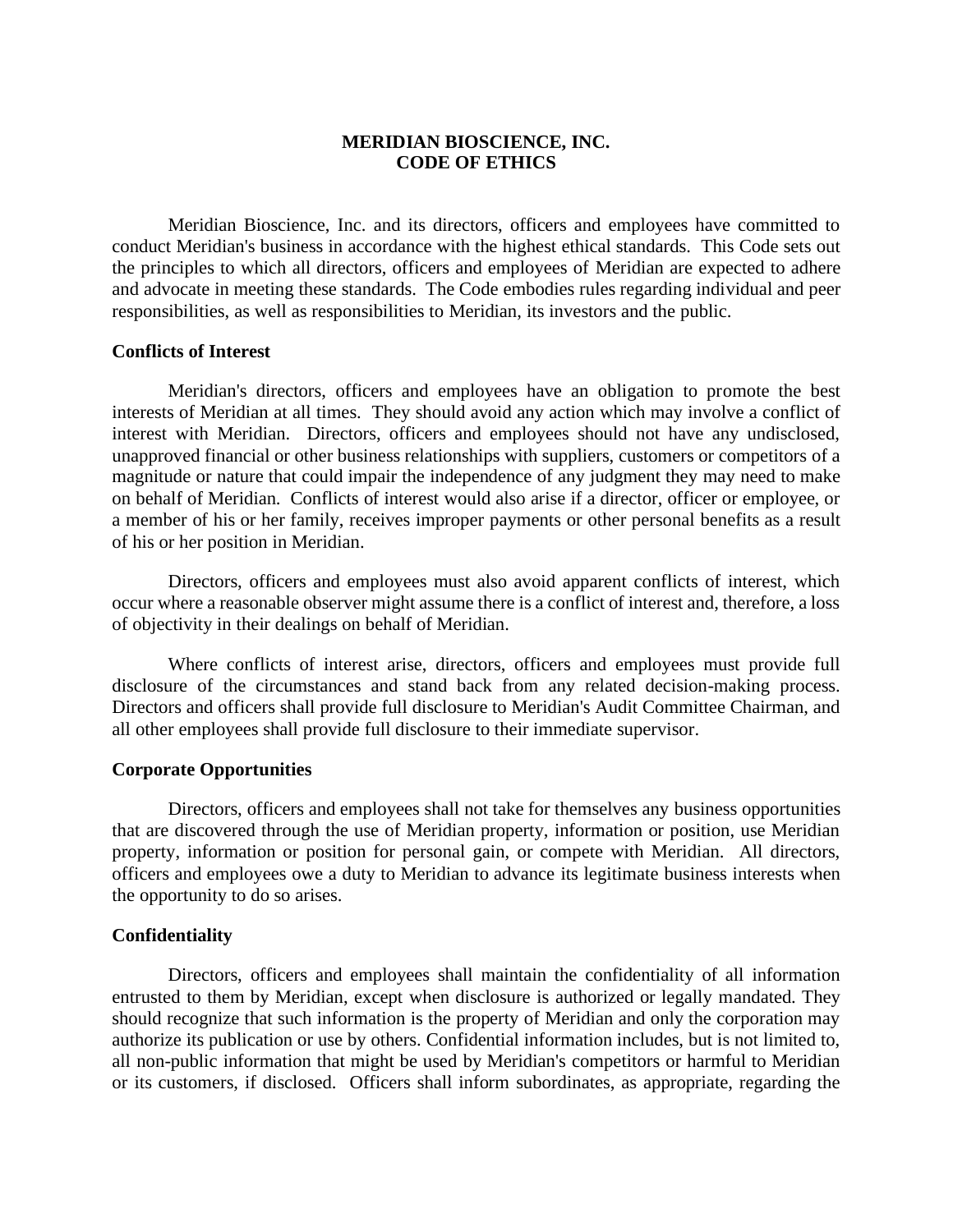confidentiality of information acquired in the course of their work and monitor, as needed, to ensure that subordinates maintain that confidentiality.

# **Fair Dealing**

Meridian bases its relationships with customers, suppliers, competitors and employees on fair practices. Accordingly, all directors, officers and employees of Meridian should endeavor to deal fairly with all customers, suppliers, competitors and employees of Meridian. No director, officer or employee shall take unfair advantage of anyone through manipulation, concealment, abuse of privileged information, misrepresentation of material facts, or any other unfair dealing practice.

## **Protection and Proper Use of Meridian Assets**

All directors, officers and employees must safeguard Meridian property, whether it is a piece of equipment, an electronic file or confidential information. All directors, officers and employees should ensure that all Meridian property is used in an efficient manner and for legitimate business purposes. Theft, carelessness and waste impact Meridian's profitability, and should be promptly reported.

### **Compliance with Laws**

Directors, officers and employees of Meridian must respect and follow and cause Meridian to comply with all governmental laws, rules and regulations applicable to Meridian's business.

In addition, all directors, officers and employees shall comply with Meridian's Insider Trading Policy and Foreign Corrupt Practices Policy.

## **Disclosure**

Meridian has an obligation to comply with all reporting requirements under the Securities Exchange Act of 1934 and Nasdaq listing requirements.

In accordance with Meridian's disclosure obligations, financial communications and reports will be delivered in a manner that facilitates the highest degree of clarity of content and meaning so that readers and users will be able to determine their significance and consequence quickly and accurately.

All financial officers shall communicate to executive management of Meridian and to the accountants engaged to conduct an audit of Meridian's financial statements, all relevant information and professional judgments or opinions. The financial officers shall encourage open communication and full disclosure of financial information by all relevant employees.

Furthermore, any director, officer or employee in possession of material information must not disclose such information before its public disclosure and must take steps to ensure that Meridian complies with its timely disclosure obligations.